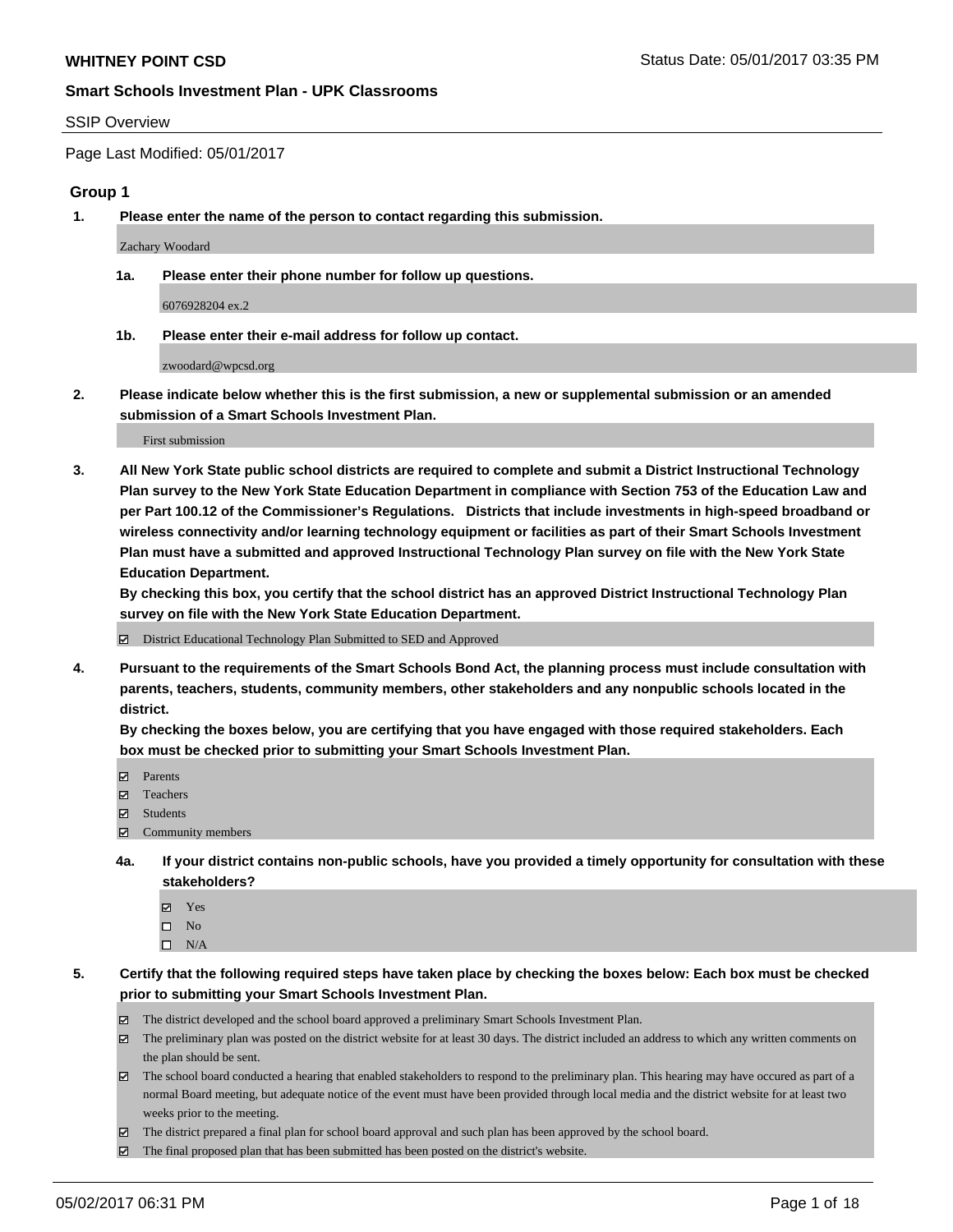#### SSIP Overview

Page Last Modified: 05/01/2017

**5a. Please upload the proposed Smart Schools Investment Plan (SSIP) that was posted on the district's website, along with any supporting materials. Note that this should be different than your recently submitted Educational Technology Survey. The Final SSIP, as approved by the School Board, should also be posted on the website and remain there during the course of the projects contained therein.**

WPCSD Smart Schools Investment Plan.pdf

**5b. Enter the webpage address where the final Smart Schools Investment Plan is posted. The Plan should remain posted for the life of the included projects.**

http://www.wpcsd.org/budgetandtaxes.aspx

**6. Please enter an estimate of the total number of students and staff that will benefit from this Smart Schools Investment Plan based on the cumulative projects submitted to date.**

1,825

**7. An LEA/School District may partner with one or more other LEA/School Districts to form a consortium to pool Smart Schools Bond Act funds for a project that meets all other Smart School Bond Act requirements. Each school district participating in the consortium will need to file an approved Smart Schools Investment Plan for the project and submit a signed Memorandum of Understanding that sets forth the details of the consortium including the roles of each respective district.**

 $\Box$  The district plans to participate in a consortium to partner with other school district(s) to implement a Smart Schools project.

**8. Please enter the name and 6-digit SED Code for each LEA/School District participating in the Consortium.**

| <b>Partner LEA/District</b> | <b>ISED BEDS Code</b> |
|-----------------------------|-----------------------|
| (No Response)               | (No Response)         |

**9. Please upload a signed Memorandum of Understanding with all of the participating Consortium partners.**

(No Response)

**10. Your district's Smart Schools Bond Act Allocation is:**

\$1,961,303

**11. Enter the budget sub-allocations by category that you are submitting for approval at this time. If you are not budgeting SSBA funds for a category, please enter 0 (zero.) If the value entered is \$0, you will not be required to complete that survey question.**

|                                              | Sub-<br>Allocations |
|----------------------------------------------|---------------------|
| <b>School Connectivity</b>                   | $\overline{0}$      |
| <b>Connectivity Projects for Communities</b> | $\overline{0}$      |
| Classroom Technology                         | $\overline{0}$      |
| Pre-Kindergarten Classrooms                  | 1,055,457           |
| Replace Transportable Classrooms             | $\mathbf 0$         |
| <b>High-Tech Security Features</b>           | $\overline{0}$      |
| Totals:                                      | 1,055,457           |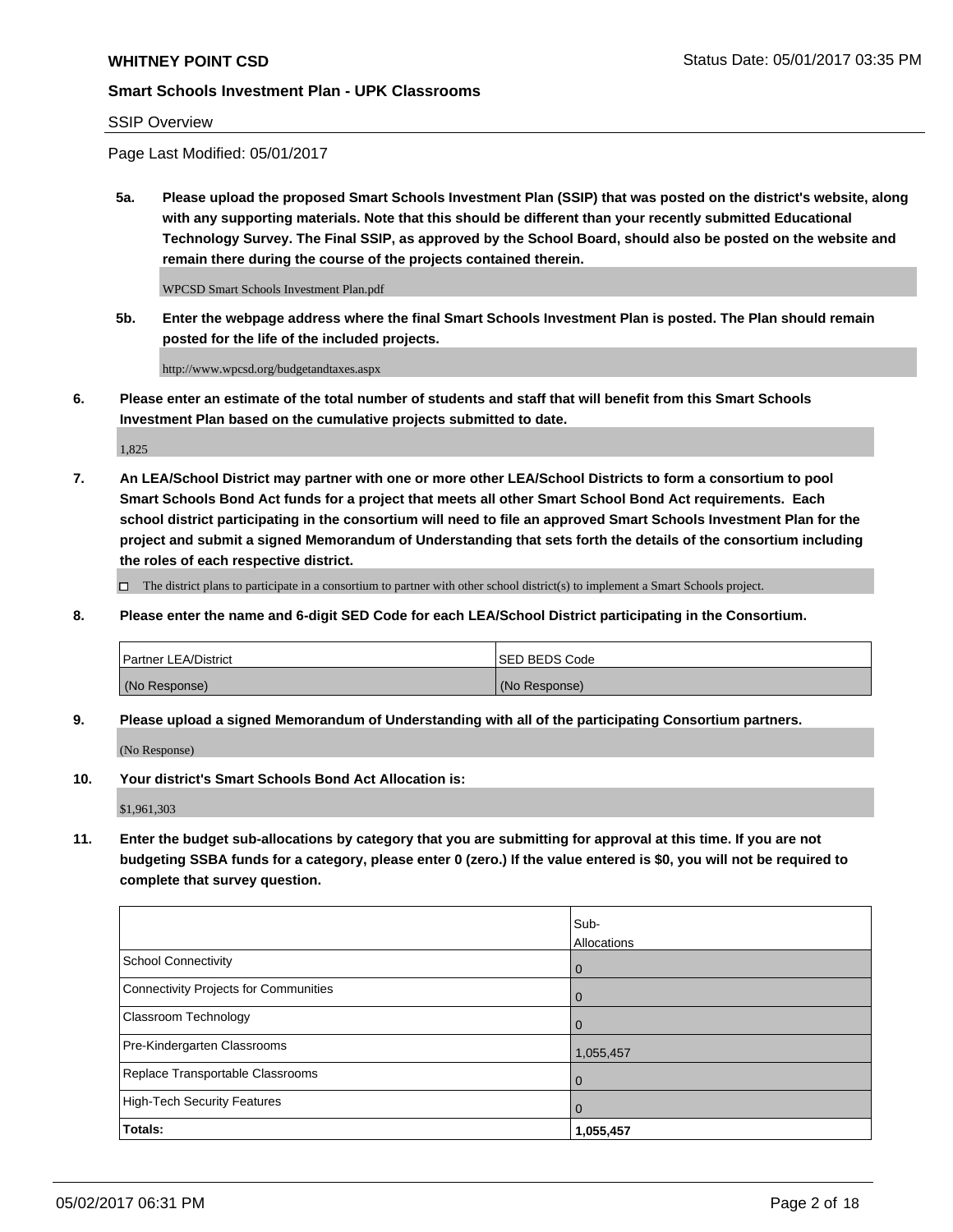#### School Connectivity

Page Last Modified: 08/12/2016

## **Group 1**

- **1. In order for students and faculty to receive the maximum benefit from the technology made available under the Smart Schools Bond Act, their school buildings must possess sufficient connectivity infrastructure to ensure that devices can be used during the school day. Smart Schools Investment Plans must demonstrate that:**
	- **sufficient infrastructure that meets the Federal Communications Commission's 100 Mbps per 1,000 students standard currently exists in the buildings where new devices will be deployed, or**
	- **is a planned use of a portion of Smart Schools Bond Act funds, or**
	- **is under development through another funding source.**

**Smart Schools Bond Act funds used for technology infrastructure or classroom technology investments must increase the number of school buildings that meet or exceed the minimum speed standard of 100 Mbps per 1,000 students and staff within 12 months. This standard may be met on either a contracted 24/7 firm service or a "burstable" capability. If the standard is met under the burstable criteria, it must be:**

**1. Specifically codified in a service contract with a provider, and**

**2. Guaranteed to be available to all students and devices as needed, particularly during periods of high demand, such as computer-based testing (CBT) periods.**

**Please describe how your district already meets or is planning to meet this standard within 12 months of plan submission.**

(No Response)

- **1a. If a district believes that it will be impossible to meet this standard within 12 months, it may apply for a waiver of this requirement, as described on the Smart Schools website. The waiver must be filed and approved by SED prior to submitting this survey.**
	- By checking this box, you are certifying that the school district has an approved waiver of this requirement on file with the New York State Education Department.

#### **2. Connectivity Speed Calculator (Required)**

|                         | l Number of<br><b>Students</b> | Multiply by<br>100 Kbps | Divide by 1000 Current Speed<br>to Convert to<br>Required<br>l Speed in Mb | lin Mb           | Expected<br>Speed to be<br>Attained Within Required<br>12 Months | Expected Date<br>When<br>Speed Will be<br><b>Met</b> |
|-------------------------|--------------------------------|-------------------------|----------------------------------------------------------------------------|------------------|------------------------------------------------------------------|------------------------------------------------------|
| <b>Calculated Speed</b> | (No<br>Response)               | (No Response)           | (No<br>Response)                                                           | (No<br>Response) | (No<br>Response)                                                 | l (No<br>Response)                                   |

## **3. Describe how you intend to use Smart Schools Bond Act funds for high-speed broadband and/or wireless connectivity projects in school buildings.**

(No Response)

**4. Describe the linkage between the district's District Instructional Technology Plan and the proposed projects. (There should be a link between your response to this question and your response to Question 1 in Part E. Curriculum and Instruction "What are the district's plans to use digital connectivity and technology to improve teaching and learning?)**

(No Response)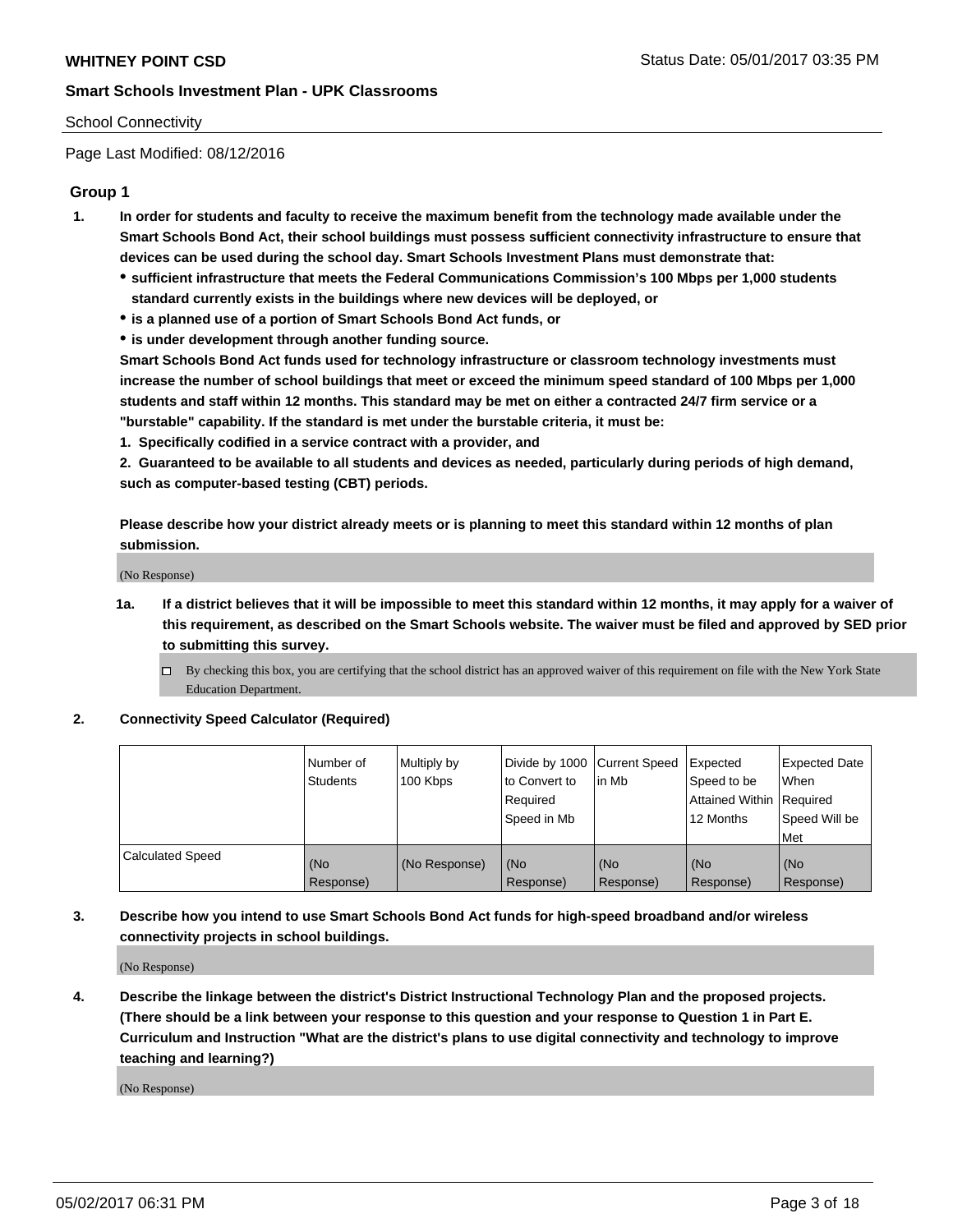#### School Connectivity

Page Last Modified: 08/12/2016

**5. If the district wishes to have students and staff access the Internet from wireless devices within the school building, or in close proximity to it, it must first ensure that it has a robust Wi-Fi network in place that has sufficient bandwidth to meet user demand.**

**Please describe how you have quantified this demand and how you plan to meet this demand.**

(No Response)

**6. As indicated on Page 5 of the guidance, the Office of Facilities Planning will have to conduct a preliminary review of all capital projects, including connectivity projects.**

**Please indicate on a separate row each project number given to you by the Office of Facilities Planning.**

| Project Number |  |
|----------------|--|
|                |  |
| (No Response)  |  |

**7. Certain high-tech security and connectivity infrastructure projects may be eligible for an expedited review process as determined by the Office of Facilities Planning.**

**Was your project deemed eligible for streamlined review?**

(No Response)

**8. Include the name and license number of the architect or engineer of record.**

| Name          | License Number |
|---------------|----------------|
| (No Response) | (No Response)  |

**9. If you are submitting an allocation for School Connectivity complete this table.**

**Note that the calculated Total at the bottom of the table must equal the Total allocation for this category that you entered in the SSIP Overview overall budget.** 

|                                            | Sub-          |
|--------------------------------------------|---------------|
|                                            | Allocation    |
| Network/Access Costs                       | (No Response) |
| Outside Plant Costs                        | (No Response) |
| School Internal Connections and Components | (No Response) |
| <b>Professional Services</b>               | (No Response) |
| Testing                                    | (No Response) |
| <b>Other Upfront Costs</b>                 | (No Response) |
| <b>Other Costs</b>                         | (No Response) |
| Totals:                                    | 0             |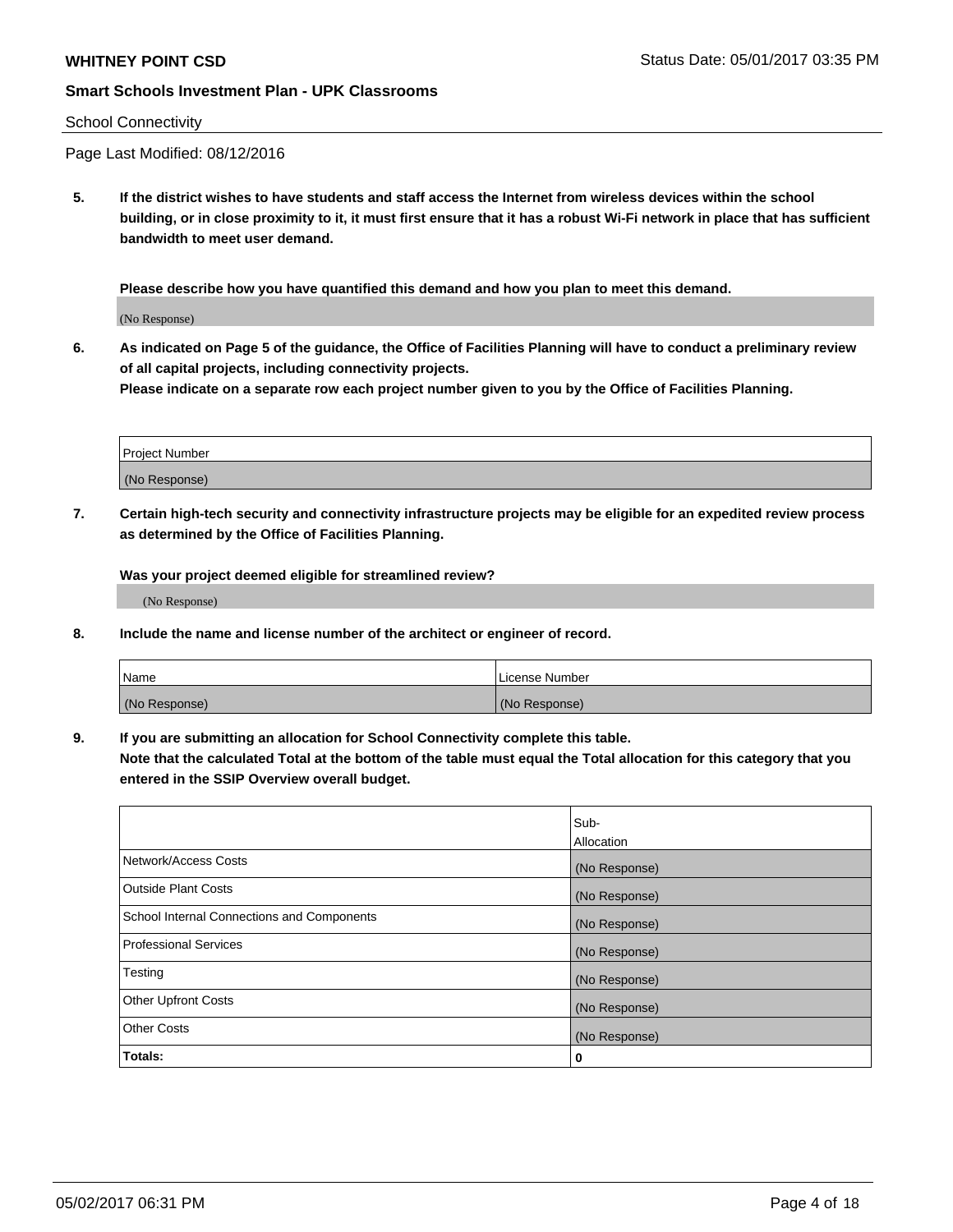#### School Connectivity

Page Last Modified: 08/12/2016

**10. Please detail the type, quantity, per unit cost and total cost of the eligible items under each sub-category. This is especially important for any expenditures listed under the "Other" category. All expenditures must be eligible for tax-exempt financing to be reimbursed through the SSBA. Sufficient detail must be provided so that we can verify this is the case. If you have any questions, please contact us directly through smartschools@nysed.gov. NOTE: Wireless Access Points should be included in this category, not under Classroom Educational Technology, except those that will be loaned/purchased for nonpublic schools.**

| Select the allowable expenditure | Item to be purchased | Quantity      | Cost per Item | Total Cost    |
|----------------------------------|----------------------|---------------|---------------|---------------|
| type.                            |                      |               |               |               |
| Repeat to add another item under |                      |               |               |               |
| each type.                       |                      |               |               |               |
| (No Response)                    | (No Response)        | (No Response) | (No Response) | (No Response) |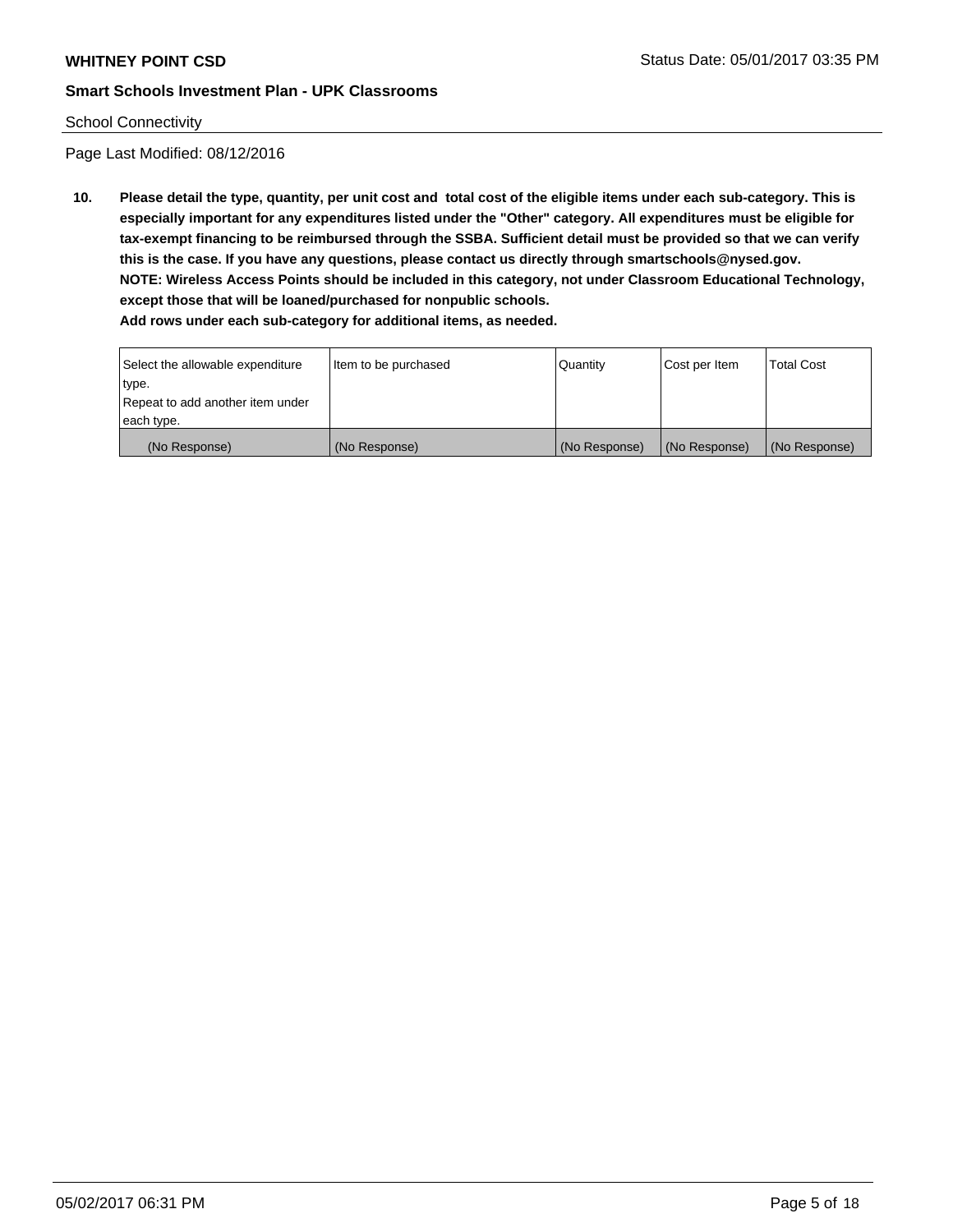Community Connectivity (Broadband and Wireless)

Page Last Modified: 08/12/2016

### **Group 1**

**1. Describe how you intend to use Smart Schools Bond Act funds for high-speed broadband and/or wireless connectivity projects in the community.**

(No Response)

**2. Please describe how the proposed project(s) will promote student achievement and increase student and/or staff access to the Internet in a manner that enhances student learning and/or instruction outside of the school day and/or school building.**

(No Response)

**3. Community connectivity projects must comply with all the necessary local building codes and regulations (building and related permits are not required prior to plan submission).**

 $\Box$  I certify that we will comply with all the necessary local building codes and regulations.

**4. Please describe the physical location of the proposed investment.**

(No Response)

**5. Please provide the initial list of partners participating in the Community Connectivity Broadband Project, along with their Federal Tax Identification (Employer Identification) number.**

| <b>Project Partners</b> | Federal ID#     |
|-------------------------|-----------------|
| (No Response)           | l (No Response) |

**6. If you are submitting an allocation for Community Connectivity, complete this table. Note that the calculated Total at the bottom of the table must equal the Total allocation for this category that you entered in the SSIP Overview overall budget.**

|                                    | Sub-Allocation |
|------------------------------------|----------------|
| Network/Access Costs               | (No Response)  |
| Outside Plant Costs                | (No Response)  |
| <b>Tower Costs</b>                 | (No Response)  |
| <b>Customer Premises Equipment</b> | (No Response)  |
| <b>Professional Services</b>       | (No Response)  |
| Testing                            | (No Response)  |
| <b>Other Upfront Costs</b>         | (No Response)  |
| <b>Other Costs</b>                 | (No Response)  |
| Totals:                            | 0              |

**7. Please detail the type, quantity, per unit cost and total cost of the eligible items under each sub-category. This is especially important for any expenditures listed under the "Other" category. All expenditures must be capital-bond eligible to be reimbursed through the SSBA. If you have any questions, please contact us directly through smartschools@nysed.gov.**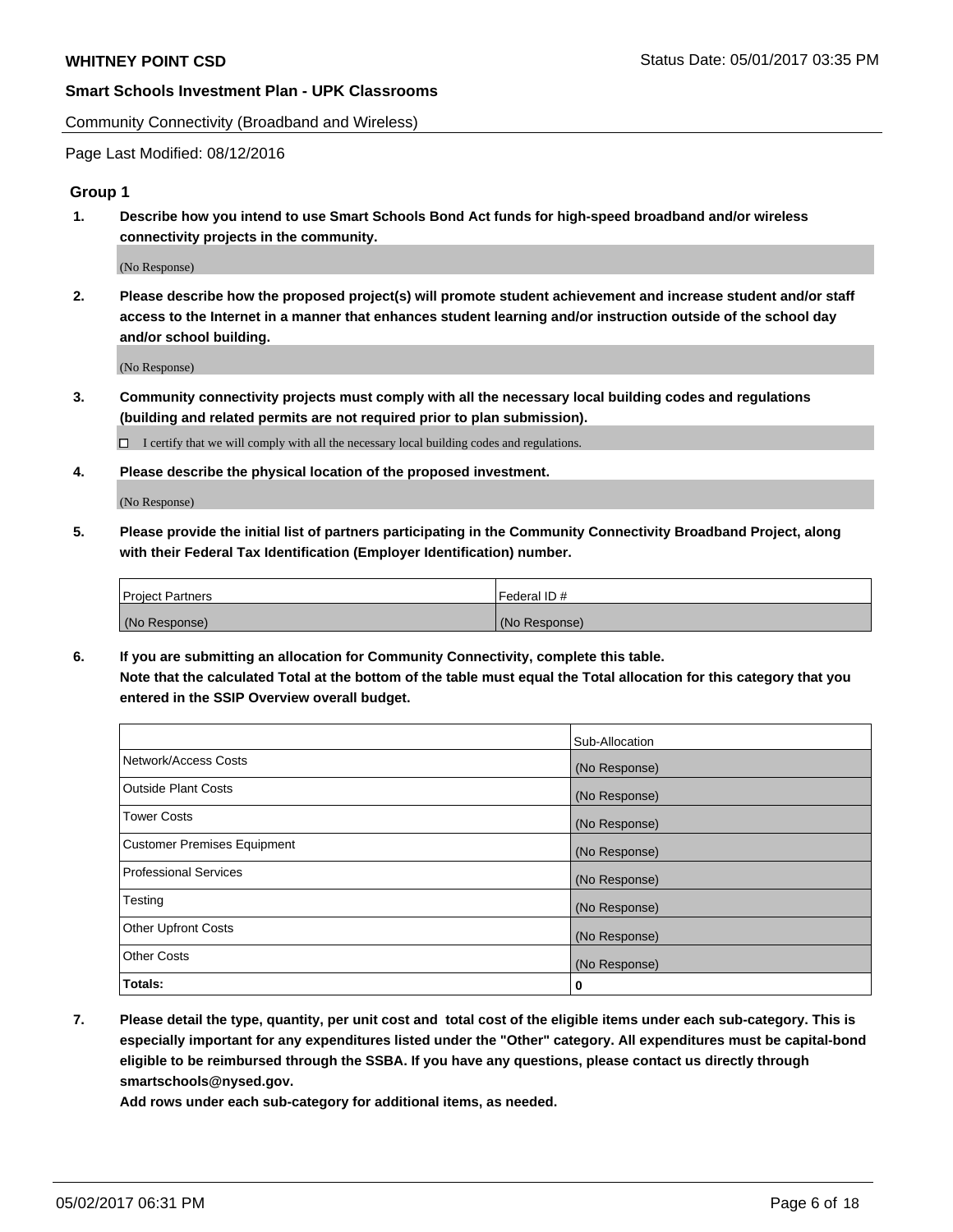Community Connectivity (Broadband and Wireless)

Page Last Modified: 08/12/2016

| Select the allowable expenditure | Item to be purchased | Quantity      | Cost per Item | <b>Total Cost</b> |
|----------------------------------|----------------------|---------------|---------------|-------------------|
| type.                            |                      |               |               |                   |
| Repeat to add another item under |                      |               |               |                   |
| each type.                       |                      |               |               |                   |
| (No Response)                    | (No Response)        | (No Response) | (No Response) | (No Response)     |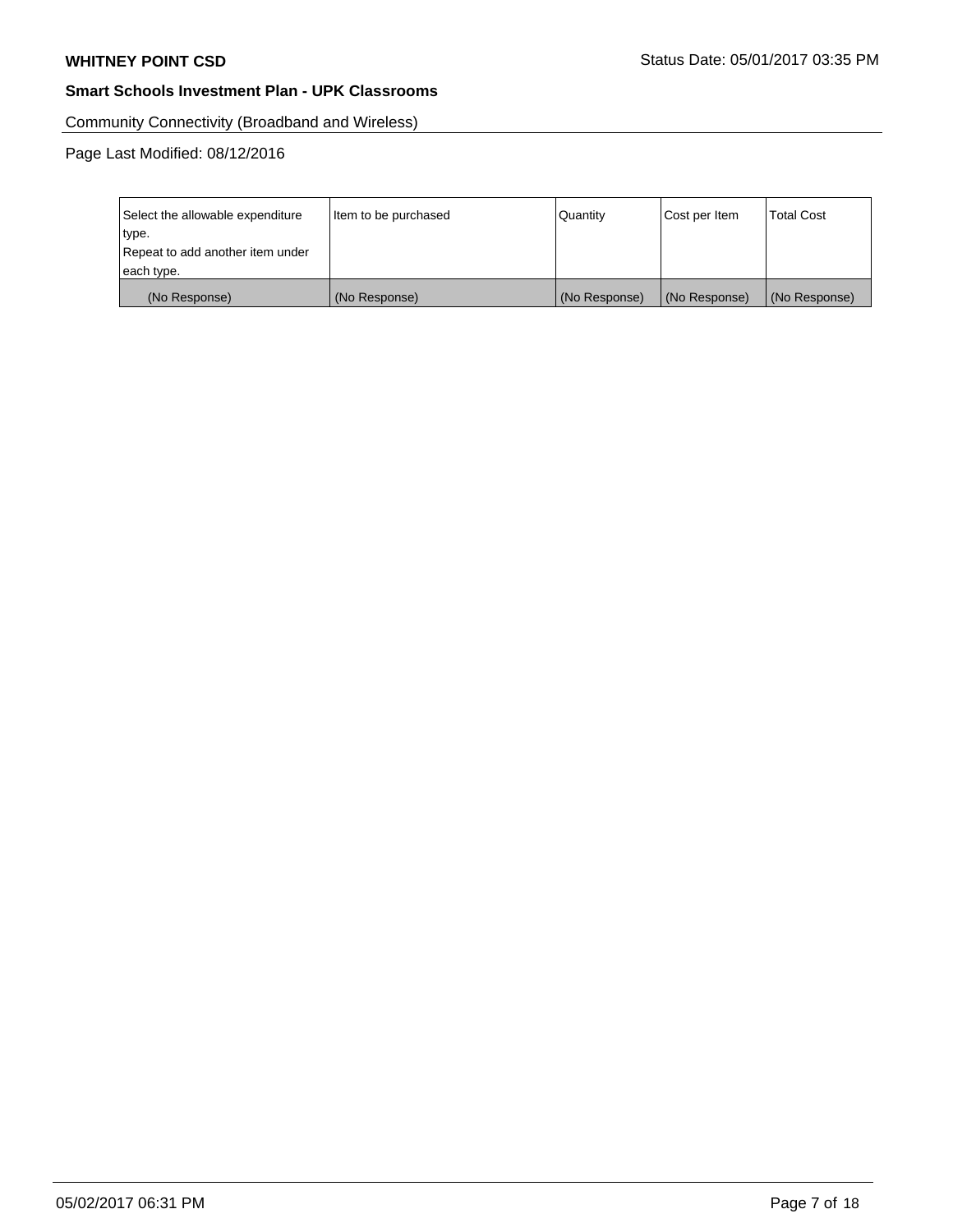### Classroom Learning Technology

Page Last Modified: 08/12/2016

### **Questions**

**1. In order for students and faculty to receive the maximum benefit from the technology made available under the Smart Schools Bond Act, their school buildings must possess sufficient connectivity infrastructure to ensure that devices can be used during the school day. Smart Schools Investment Plans must demonstrate that sufficient infrastructure that meets the Federal Communications Commission's 100 Mbps per 1,000 students standard currently exists in the buildings where new devices will be deployed, or is a planned use of a portion of Smart Schools Bond Act funds, or is under development through another funding source.**

**Smart Schools Bond Act funds used for technology infrastructure or classroom technology investments must increase the number of school buildings that meet or exceed the minimum speed standard of 100 Mbps per 1,000 students and staff within 12 months. This standard may be met on either a contracted 24/7 firm service or a "burstable" capability. If the standard is met under the burstable criteria, it must be:**

- **1. Specifically codified in a service contract with a provider, and**
- **2. Guaranteed to be available to all students and devices as needed, particularly during periods of high demand, such as computer-based testing (CBT) periods.**

**Please describe how your district already meets or is planning to meet this standard within 12 months of plan submission.**

(No Response)

- **1a. If a district believes that it will be impossible to meet this standard within 12 months, it may apply for a waiver of this requirement, as described on the Smart Schools website. The waiver must be filed and approved by SED prior to submitting this survey.**
	- $\Box$  By checking this box, you are certifying that the school district has an approved waiver of this requirement on file with the New York State Education Department.

#### **2. Connectivity Speed Calculator (Required)**

|                         | l Number of<br>Students | Multiply by<br>100 Kbps | Divide by 1000   Current Speed<br>to Convert to<br>Required<br>Speed in Mb | l in Mb          | Expected<br>Speed to be<br>Attained Within Required<br>12 Months | <b>Expected Date</b><br>When<br>Speed Will be<br>Met |
|-------------------------|-------------------------|-------------------------|----------------------------------------------------------------------------|------------------|------------------------------------------------------------------|------------------------------------------------------|
| <b>Calculated Speed</b> | (No<br>Response)        | (No Response)           | (No<br>Response)                                                           | (No<br>Response) | (No<br>Response)                                                 | (No<br>Response)                                     |

**3. If the district wishes to have students and staff access the Internet from wireless devices within the school building, or in close proximity to it, it must first ensure that it has a robust Wi-Fi network in place that has sufficient bandwidth to meet user demand.**

**Please describe how you have quantified this demand and how you plan to meet this demand.**

(No Response)

**4. All New York State public school districts are required to complete and submit an Instructional Technology Plan survey to the New York State Education Department in compliance with Section 753 of the Education Law and per Part 100.12 of the Commissioner's Regulations.**

**Districts that include educational technology purchases as part of their Smart Schools Investment Plan must have a submitted and approved Instructional Technology Plan survey on file with the New York State Education Department.**

 $\Box$  By checking this box, you are certifying that the school district has an approved Instructional Technology Plan survey on file with the New York State Education Department.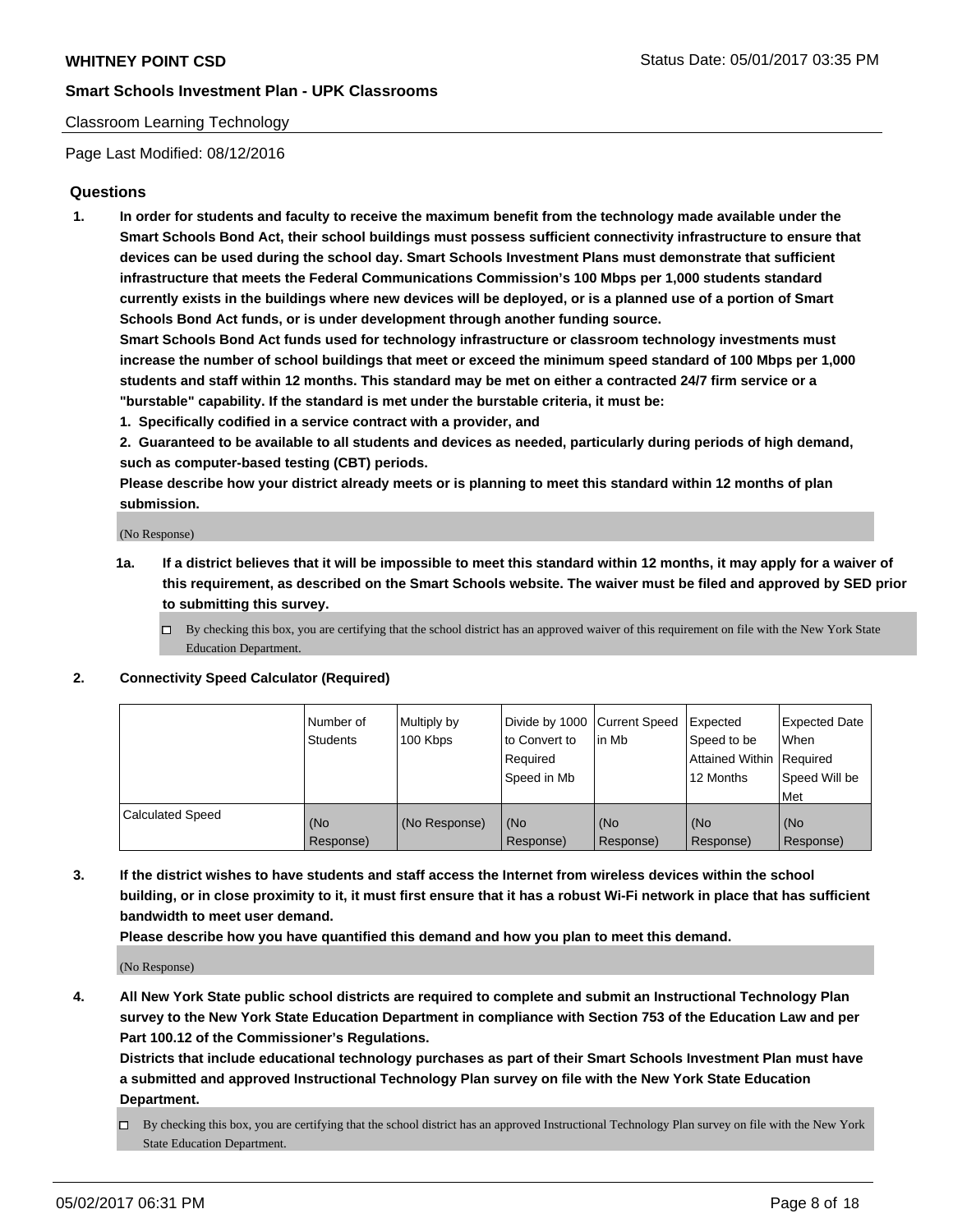#### Classroom Learning Technology

Page Last Modified: 08/12/2016

**5. Describe the devices you intend to purchase and their compatibility with existing or planned platforms or systems. Specifically address the adequacy of each facility's electrical, HVAC and other infrastructure necessary to install and support the operation of the planned technology.**

(No Response)

- **6. Describe how the proposed technology purchases will:**
	- **> enhance differentiated instruction;**
	- **> expand student learning inside and outside the classroom;**
	- **> benefit students with disabilities and English language learners; and**
	- **> contribute to the reduction of other learning gaps that have been identified within the district.**

**The expectation is that districts will place a priority on addressing the needs of students who struggle to succeed in a rigorous curriculum. Responses in this section should specifically address this concern and align with the district's Instructional Technology Plan (in particular Question 2 of E. Curriculum and Instruction: "Does the district's instructional technology plan address the needs of students with disabilities to ensure equitable access to instruction, materials and assessments?" and Question 3 of the same section: "Does the district's instructional technology plan address the provision of assistive technology specifically for students with disabilities to ensure access to and participation in the general curriculum?"**

(No Response)

**7. Where appropriate, describe how the proposed technology purchases will enhance ongoing communication with parents and other stakeholders and help the district facilitate technology-based regional partnerships, including distance learning and other efforts.**

(No Response)

**8. Describe the district's plan to provide professional development to ensure that administrators, teachers and staff can employ the technology purchased to enhance instruction successfully.**

**Note: This response should be aligned and expanded upon in accordance with your district's response to Question 1 of F. Professional Development of your Instructional Technology Plan: "Please provide a summary of professional development offered to teachers and staff, for the time period covered by this plan, to support technology to enhance teaching and learning. Please include topics, audience and method of delivery within your summary."**

(No Response)

- **9. Districts must contact the SUNY/CUNY teacher preparation program that supplies the largest number of the district's new teachers to request advice on innovative uses and best practices at the intersection of pedagogy and educational technology.**
	- By checking this box, you certify that you have contacted the SUNY/CUNY teacher preparation program that supplies the largest number of your new teachers to request advice on these issues.
	- **9a. Please enter the name of the SUNY or CUNY Institution that you contacted.**

(No Response)

**9b. Enter the primary Institution phone number.**

(No Response)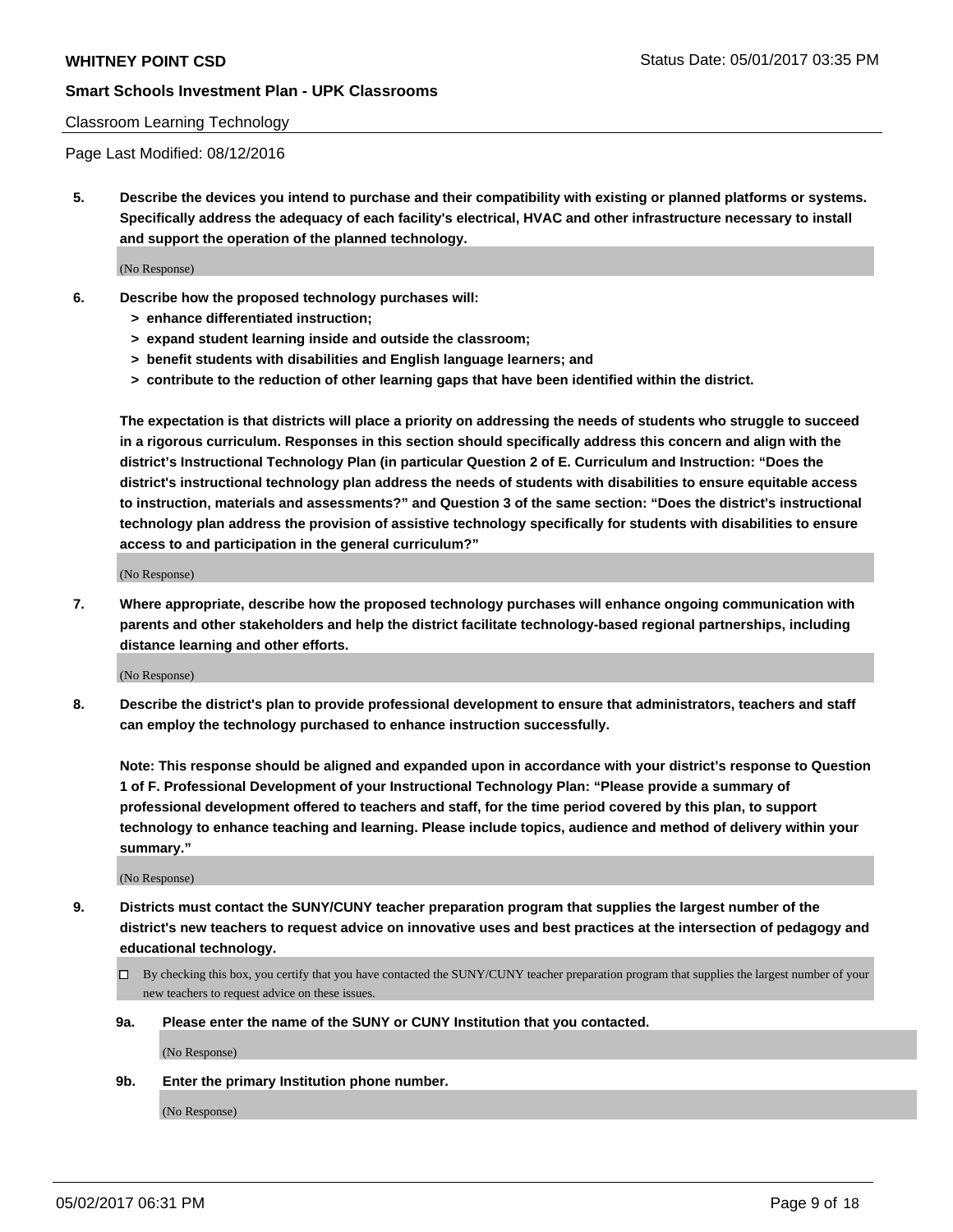#### Classroom Learning Technology

Page Last Modified: 08/12/2016

**9c. Enter the name of the contact person with whom you consulted and/or will be collaborating with on innovative uses of technology and best practices.**

(No Response)

**10. A district whose Smart Schools Investment Plan proposes the purchase of technology devices and other hardware must account for nonpublic schools in the district.**

**Are there nonpublic schools within your school district?**

Yes

 $\square$  No

**11. Nonpublic Classroom Technology Loan Calculator**

**The Smart Schools Bond Act provides that any Classroom Learning Technology purchases made using Smart Schools funds shall be lent, upon request, to nonpublic schools in the district. However, no school district shall be required to loan technology in amounts greater than the total obtained and spent on technology pursuant to the Smart Schools Bond Act and the value of such loan may not exceed the total of \$250 multiplied by the nonpublic school enrollment in the base year at the time of enactment.**

**See:**

**http://www.p12.nysed.gov/mgtserv/smart\_schools/docs/Smart\_Schools\_Bond\_Act\_Guidance\_04.27.15\_Final.pdf.**

|                                       | 1. Classroom   | l 2. Public   | 3. Nonpublic | l 4. Sum of | 15. Total Per                                                                                 | 6. Total       |
|---------------------------------------|----------------|---------------|--------------|-------------|-----------------------------------------------------------------------------------------------|----------------|
|                                       | Technology     | Enrollment    | Enrollment   | Public and  | Pupil Sub-                                                                                    | Nonpublic Loan |
|                                       | Sub-allocation | $(2014 - 15)$ | $(2014-15)$  | l Nonpublic | allocation                                                                                    | Amount         |
|                                       |                |               |              | Enrollment  |                                                                                               |                |
| Calculated Nonpublic Loan<br>  Amount |                |               |              |             | (No Response)   (No Response)   (No Response)   (No Response)   (No Response)   (No Response) |                |

**12. To ensure the sustainability of technology purchases made with Smart Schools funds, districts must demonstrate a long-term plan to maintain and replace technology purchases supported by Smart Schools Bond Act funds. This sustainability plan shall demonstrate a district's capacity to support recurring costs of use that are ineligible for Smart Schools Bond Act funding such as device maintenance, technical support, Internet and wireless fees, maintenance of hotspots, staff professional development, building maintenance and the replacement of incidental items. Further, such a sustainability plan shall include a long-term plan for the replacement of purchased devices and equipment at the end of their useful life with other funding sources.**

 $\Box$  By checking this box, you certify that the district has a sustainability plan as described above.

**13. Districts must ensure that devices purchased with Smart Schools Bond funds will be distributed, prepared for use, maintained and supported appropriately. Districts must maintain detailed device inventories in accordance with generally accepted accounting principles.**

By checking this box, you certify that the district has a distribution and inventory management plan and system in place.

**14. If you are submitting an allocation for Classroom Learning Technology complete this table. Note that the calculated Total at the bottom of the table must equal the Total allocation for this category that you entered in the SSIP Overview overall budget.**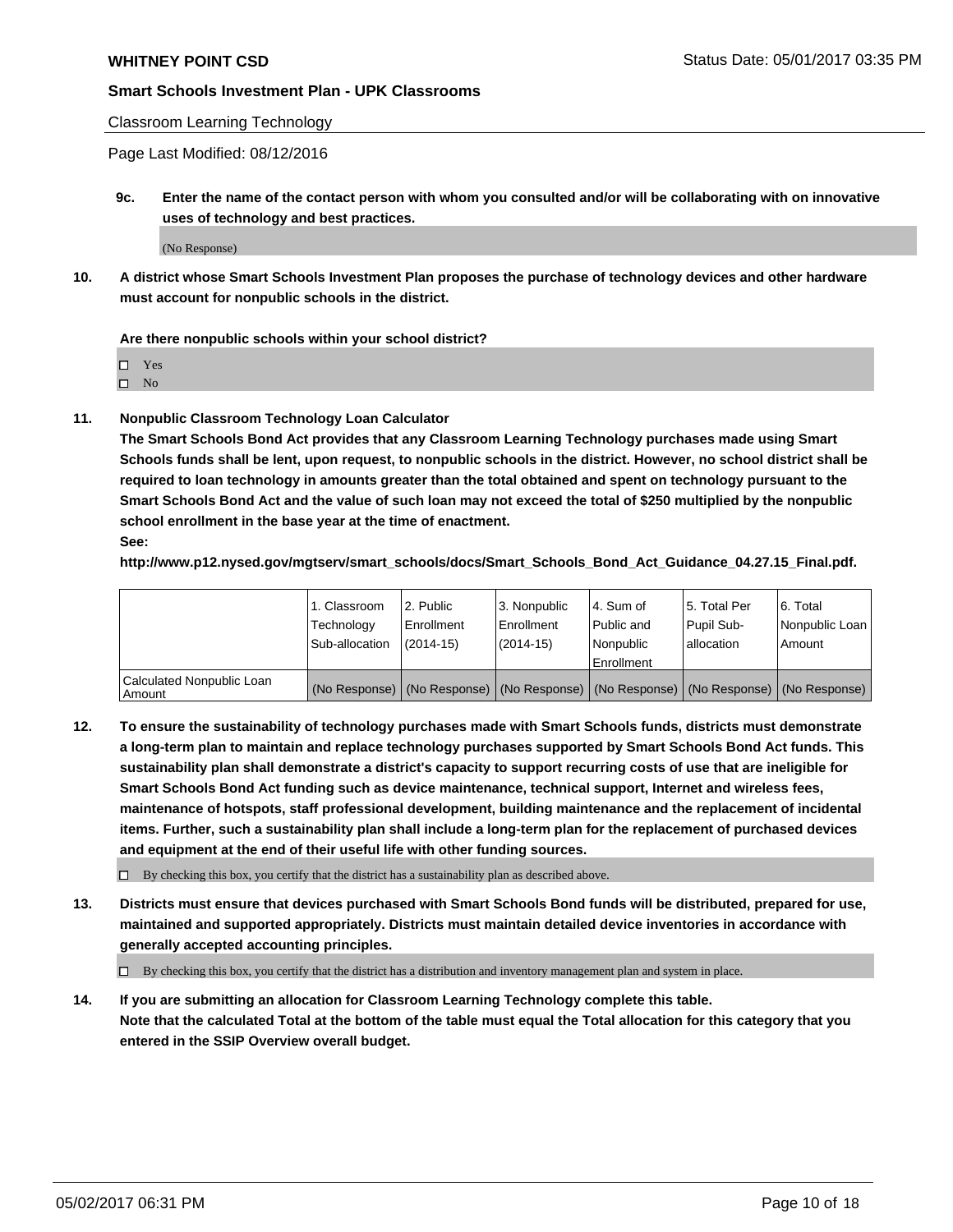## Classroom Learning Technology

Page Last Modified: 08/12/2016

|                          | Sub-Allocation |
|--------------------------|----------------|
| Interactive Whiteboards  | (No Response)  |
| Computer Servers         | (No Response)  |
| <b>Desktop Computers</b> | (No Response)  |
| <b>Laptop Computers</b>  | (No Response)  |
| <b>Tablet Computers</b>  | (No Response)  |
| <b>Other Costs</b>       | (No Response)  |
| Totals:                  | 0              |

**15. Please detail the type, quantity, per unit cost and total cost of the eligible items under each sub-category. This is especially important for any expenditures listed under the "Other" category. All expenditures must be capital-bond eligible to be reimbursed through the SSBA. If you have any questions, please contact us directly through smartschools@nysed.gov.**

**Please specify in the "Item to be Purchased" field which specific expenditures and items are planned to meet the district's nonpublic loan requirement, if applicable.**

**NOTE: Wireless Access Points that will be loaned/purchased for nonpublic schools should ONLY be included in this category, not under School Connectivity, where public school districts would list them.**

| Select the allowable expenditure<br>∣type. | Iltem to be Purchased | Quantity      | Cost per Item | <b>Total Cost</b> |
|--------------------------------------------|-----------------------|---------------|---------------|-------------------|
| Repeat to add another item under           |                       |               |               |                   |
| each type.                                 |                       |               |               |                   |
| (No Response)                              | (No Response)         | (No Response) | (No Response) | (No Response)     |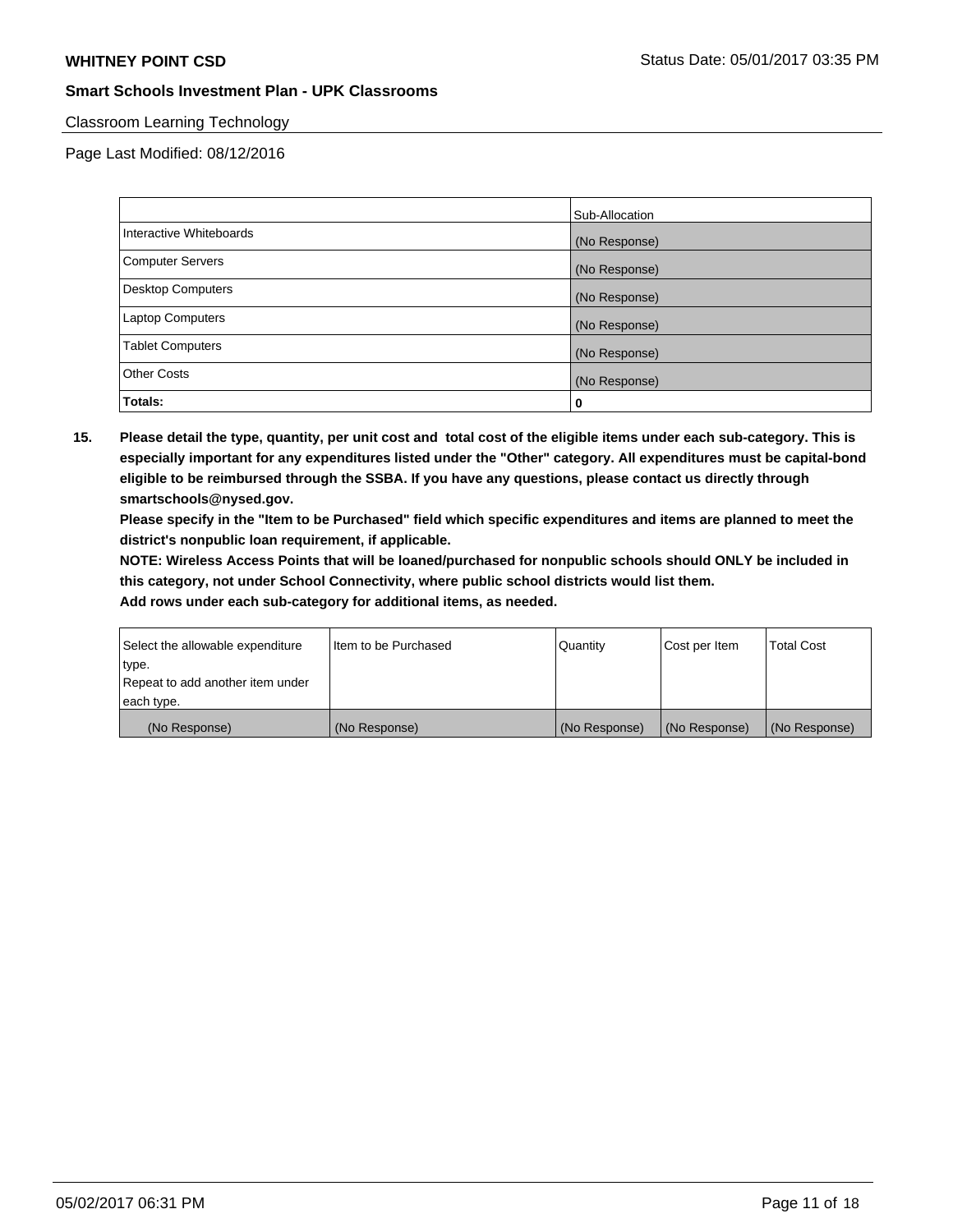## Pre-Kindergarten Classrooms

Page Last Modified: 04/27/2017

## **Group 1**

**1. Provide information regarding how and where the district is currently serving pre-kindergarten students and justify the need for additional space with enrollment projections over 3 years.**

The Whitney Point Central School District previously offered two (2) universal pre-kindergarten half-day programs on site mainly as a result of New York State funding provided some time ago. This funding for the two (2) half-day programs has been perpetual since the programs creation. In the summer of 2014 the Whitney Point CSD was awarded an expansion grant where all indications appear to show the additional monies to be of a similar funding stream. The expansion grant allowed us to grow our current two (2) half-day universal pre-kindergarten programs into two (2) full-day programs. In addition, one of our community partners, the Whitney Point Preschool and Daycare, was also offering two (2) half-day universal prek programs and they too were able to expand these to full-day programs. Finally, realizing there was still a need within our community, we partnered with one more community organization, Opportunities for Broome, Inc., who created one (1) new full-day universal pre-kindergarten program as a result of the expansion grant we received back in the summer of 2014. In summary, our community now has five (5) full-day universal prekindergarten programs available, two (2) at the school district, two (2) at the Whitney Point Preschool and Daycare, and one (1) at Opportunities for Broome, Inc.

These five programs within our community currently serve 78 students. Our kindergarten population over the last three years has averaged 113 students. Our population has remained stable over the last few years and we anticipate 113 students is a good enrollment estimate over the next three years. From this, we know not all of our incoming kindergarten population has taken advantage of our universal pre-kindergarten program. In order to meet these needs the expansion of our district offered universal pre-kindergarten programs is necessary.

- **2. Describe the district's plan to construct, enhance or modernize education facilities to accommodate prekindergarten programs. Such plans must include:**
	- **Specific descriptions of what the district intends to do to each space;**
	- **An affirmation that pre-kindergarten classrooms will contain a minimum of 900 square feet per classroom;**
	- **The number of classrooms involved;**
	- **The approximate construction costs per classroom; and**

**- Confirmation that the space is district-owned or has a long-term lease that exceeds the probable useful life of the improvements.**

The district's plan is to construct two (2) new dedicated UPK Classrooms intended for the instruction of approximately 20 students each. The space will incorporate visual display boards, student cubbies, storage and student use casework, program appropriate instructional centers and a dedicated handicap accessible toilet room. The gross area for each UPK classroom is 924 square feet plus 67 square feet for the integral accessible toilet room for a total of 991 square feet per room. This new construction will attach to our current elementary school all of which is district owned property. The estimated cost for each UPK classroom is \$899,086.50. of which \$527,728.50 will come from Smart Schools funding and the remaining portion will be paid through our building capital project. In total, the two (2) new UPK classrooms and related construction will cost \$1,798,173 with Smart Schools money covering \$1,055,457.

**3. Smart Schools Bond Act funds may only be used for capital construction costs. Describe the type and amount of additional funds that will be required to support ineligible ongoing costs (e.g. instruction, supplies) associated with any additional pre-kindergarten classrooms that the district plans to add.**

The Whitney Point Central School District was awarded \$467,815 in the form of an expansion grant for our universal-pre-kindergarten program. The funding stream for these funds appears to be perpetual as long as we remain in compliance with the rules and regulations set forth for these funds. Approximately, \$170,000 of this allotment is currently being paid to organizations that hold a full-day universal pre-kindergarten program off site. A portion of this money would be reallocated if we transitioned the universal pre-kindergarten programs currently held off site back into the school district. In addition, materials and supplies not covered within the grant funds would be absorbed into our annual operating budget. Currently, we are not anticipating anything of a material nature to be absorbed by the district operating budget and we are planning on the currently allotted grant money to cover the majority of the annual operating expenses.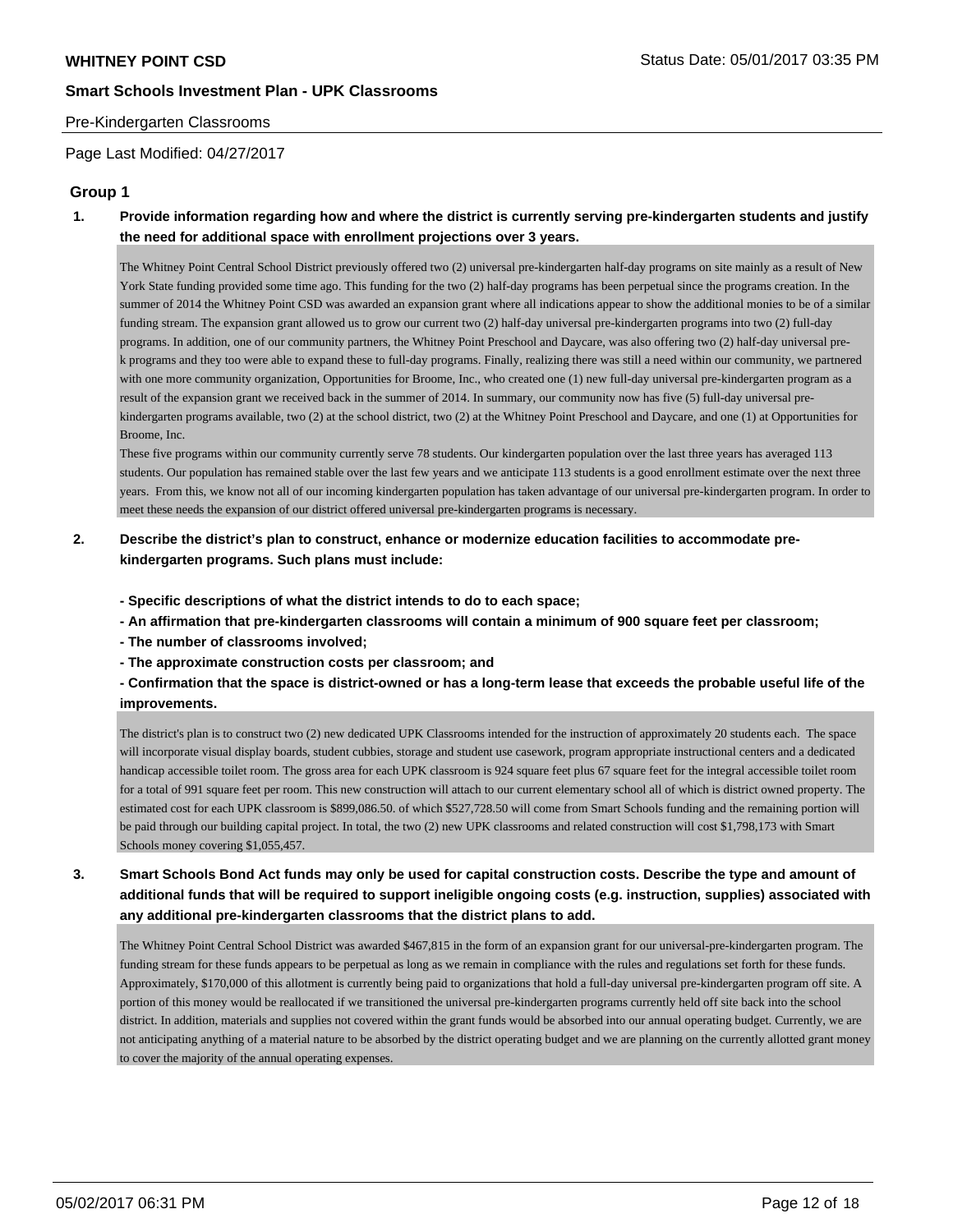#### Pre-Kindergarten Classrooms

Page Last Modified: 04/27/2017

**4. All plans and specifications for the erection, repair, enlargement or remodeling of school buildings in any public school district in the State must be reviewed and approved by the Commissioner. Districts that plan capital projects using their Smart Schools Bond Act funds will undergo a Preliminary Review Process by the Office of Facilities Planning.**

**Please indicate on a separate row each project number given to you by the Office of Facilities Planning.**

| <b>Project Number</b> |  |
|-----------------------|--|
| 03-14-01-06-0-004-011 |  |

**5. If you have made an allocation for Pre-Kindergarten Classrooms, complete this table.**

**Note that the calculated Total at the bottom of the table must equal the Total allocation for this category that you entered in the SSIP Overview overall budget.**

|                                          | Sub-Allocation |
|------------------------------------------|----------------|
| Construct Pre-K Classrooms               | 851,829        |
| Enhance/Modernize Educational Facilities | (No Response)  |
| <b>Other Costs</b>                       | 203,628        |
| Totals:                                  | 1,055,457      |

**6. Please detail the type, quantity, per unit cost and total cost of the eligible items under each sub-category. This is especially important for any expenditures listed under the "Other" category. All expenditures must be capital-bond eligible to be reimbursed through the SSBA. If you have any questions, please contact us directly through smartschools@nysed.gov.**

| Select the allowable expenditure  | Item to be purchased             | Quantity | Cost per Item | <b>Total Cost</b> |
|-----------------------------------|----------------------------------|----------|---------------|-------------------|
| type.                             |                                  |          |               |                   |
| Repeat to add another item under  |                                  |          |               |                   |
| each type.                        |                                  |          |               |                   |
| <b>Construct Pre-K Classrooms</b> | <b>General Construction</b>      | 2        | 276,844       | 553,688           |
| <b>Construct Pre-K Classrooms</b> | <b>Heating &amp; Ventilating</b> | 2        | 63,887        | 127,774           |
| <b>Construct Pre-K Classrooms</b> | Plumbing                         | 2        | 8,518         | 17,037            |
| <b>Construct Pre-K Classrooms</b> | Electric                         | 2        | 76,665        | 153,330           |
| <b>Other Costs</b>                | A&E                              | 2        | 47,873        | 95,746            |
| <b>Other Costs</b>                | <b>Construction Manager</b>      | 2        | 29,810        | 59,620            |
| <b>Other Costs</b>                | <b>Legal Services</b>            | 2        | 5,618         | 11,236            |
| <b>Other Costs</b>                | <b>General Administration</b>    | 2        | 15,704        | 31,408            |
| <b>Other Costs</b>                | Insurance                        | 2        | 2,809         | 5,618             |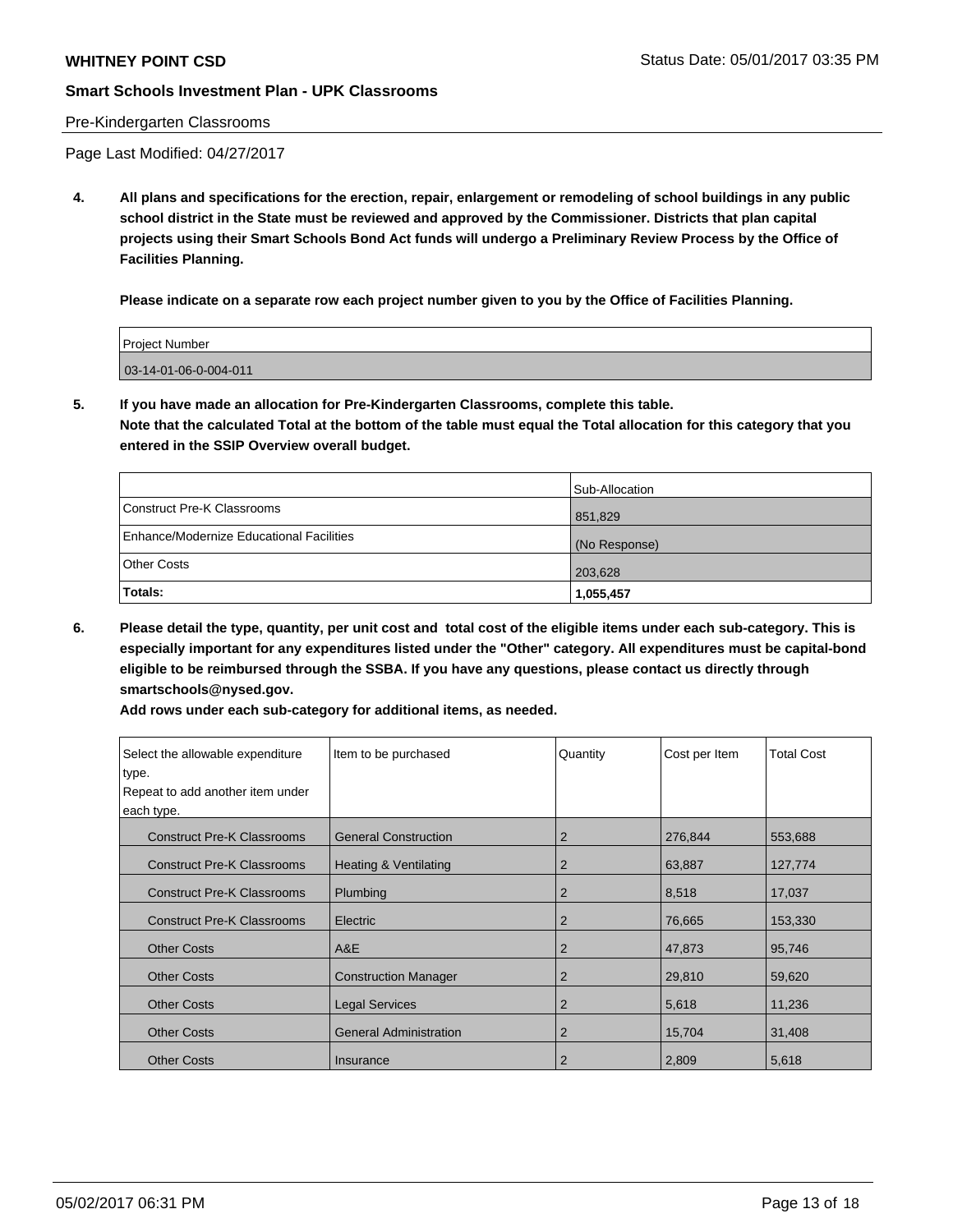#### Replace Transportable Classrooms

Page Last Modified: 08/10/2016

### **Group 1**

**1. Describe the district's plan to construct, enhance or modernize education facilities to provide high-quality instructional space by replacing transportable classrooms.**

(No Response)

**2. All plans and specifications for the erection, repair, enlargement or remodeling of school buildings in any public school district in the State must be reviewed and approved by the Commissioner. Districts that plan capital projects using their Smart Schools Bond Act funds will undergo a Preliminary Review Process by the Office of Facilities Planning.**

**Please indicate on a separate row each project number given to you by the Office of Facilities Planning.**

| Project Number |  |
|----------------|--|
| (No Response)  |  |

**3. For large projects that seek to blend Smart Schools Bond Act dollars with other funds, please note that Smart Schools Bond Act funds can be allocated on a pro rata basis depending on the number of new classrooms built that directly replace transportable classroom units.**

**If a district seeks to blend Smart Schools Bond Act dollars with other funds describe below what other funds are being used and what portion of the money will be Smart Schools Bond Act funds.**

(No Response)

**4. If you have made an allocation for Replace Transportable Classrooms, complete this table. Note that the calculated Total at the bottom of the table must equal the Total allocation for this category that you entered in the SSIP Overview overall budget.**

|                                                | Sub-Allocation |
|------------------------------------------------|----------------|
| Construct New Instructional Space              | (No Response)  |
| Enhance/Modernize Existing Instructional Space | (No Response)  |
| Other Costs                                    | (No Response)  |
| Totals:                                        | $\Omega$       |

**5. Please detail the type, quantity, per unit cost and total cost of the eligible items under each sub-category. This is especially important for any expenditures listed under the "Other" category. All expenditures must be capital-bond eligible to be reimbursed through the SSBA. If you have any questions, please contact us directly through smartschools@nysed.gov.**

| Select the allowable expenditure | Item to be purchased | Quantity      | Cost per Item | <b>Total Cost</b> |
|----------------------------------|----------------------|---------------|---------------|-------------------|
| type.                            |                      |               |               |                   |
| Repeat to add another item under |                      |               |               |                   |
| each type.                       |                      |               |               |                   |
| (No Response)                    | (No Response)        | (No Response) | (No Response) | (No Response)     |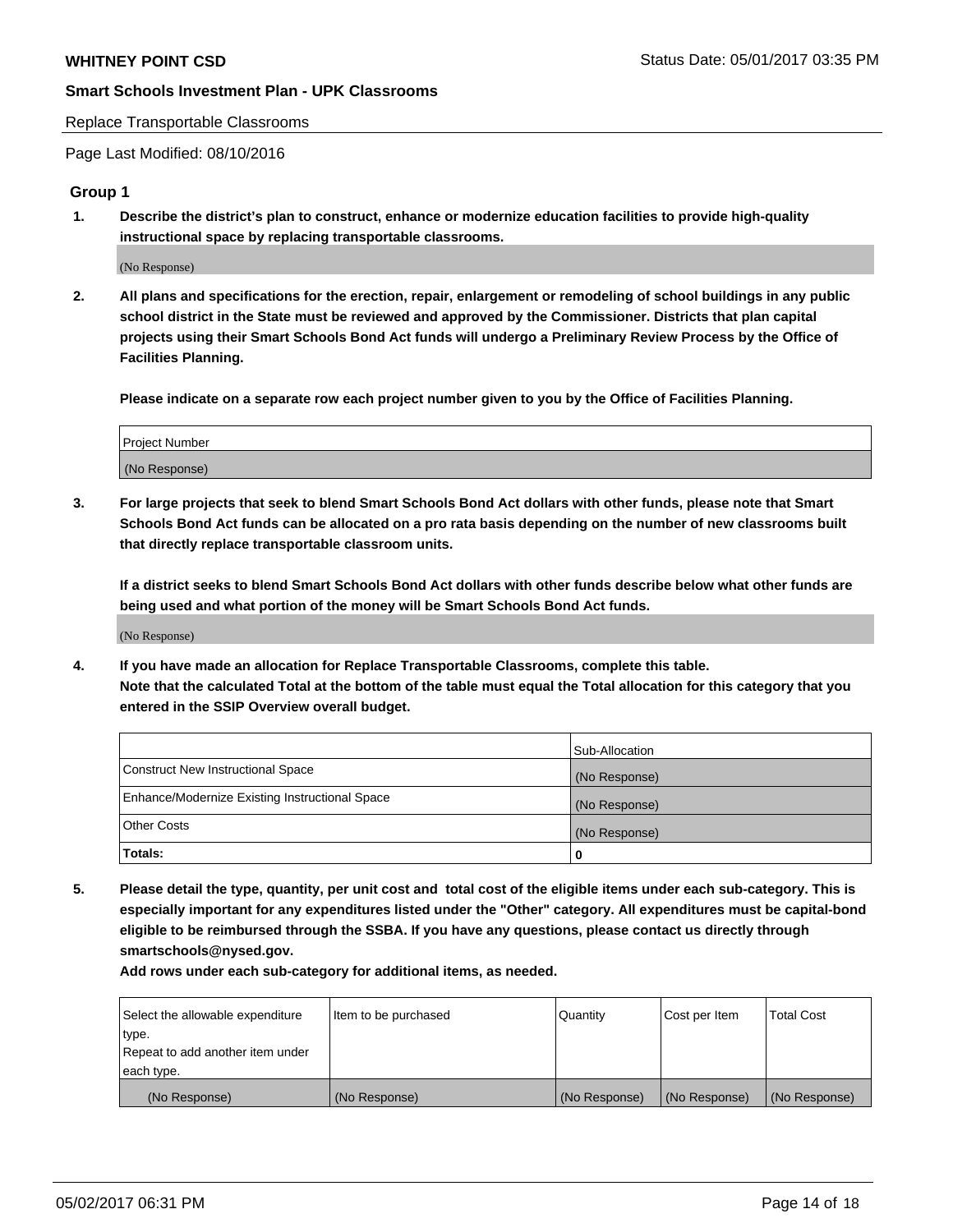#### High-Tech Security Features

Page Last Modified: 08/10/2016

## **Group 1**

**1. Describe how you intend to use Smart Schools Bond Act funds to install high-tech security features in school buildings and on school campuses.**

(No Response)

**2. All plans and specifications for the erection, repair, enlargement or remodeling of school buildings in any public school district in the State must be reviewed and approved by the Commissioner. Districts that plan capital projects using their Smart Schools Bond Act funds will undergo a Preliminary Review Process by the Office of Facilities Planning.** 

**Please indicate on a separate row each project number given to you by the Office of Facilities Planning.**

| Project Number |  |
|----------------|--|
|                |  |
| (No Response)  |  |

- **3. Was your project deemed eligible for streamlined Review?**
	- Yes  $\hfill \square$  No
- **4. Include the name and license number of the architect or engineer of record.**

| Name          | License Number |
|---------------|----------------|
| (No Response) | (No Response)  |

**5. If you have made an allocation for High-Tech Security Features, complete this table. Note that the calculated Total at the bottom of the table must equal the Total allocation for this category that you entered in the SSIP Overview overall budget.**

|                                                      | Sub-Allocation |
|------------------------------------------------------|----------------|
| Capital-Intensive Security Project (Standard Review) | (No Response)  |
| <b>Electronic Security System</b>                    | (No Response)  |
| <b>Entry Control System</b>                          | (No Response)  |
| Approved Door Hardening Project                      | (No Response)  |
| <b>Other Costs</b>                                   | (No Response)  |
| Totals:                                              | 0              |

**6. Please detail the type, quantity, per unit cost and total cost of the eligible items under each sub-category. This is especially important for any expenditures listed under the "Other" category. All expenditures must be capital-bond eligible to be reimbursed through the SSBA. If you have any questions, please contact us directly through smartschools@nysed.gov.**

| (No Response)                    | (No Response)        | (No Response) | (No Response) | (No Response)     |
|----------------------------------|----------------------|---------------|---------------|-------------------|
| each type.                       |                      |               |               |                   |
| Repeat to add another item under |                      |               |               |                   |
| type.                            |                      |               |               |                   |
| Select the allowable expenditure | Item to be purchased | Quantity      | Cost per Item | <b>Total Cost</b> |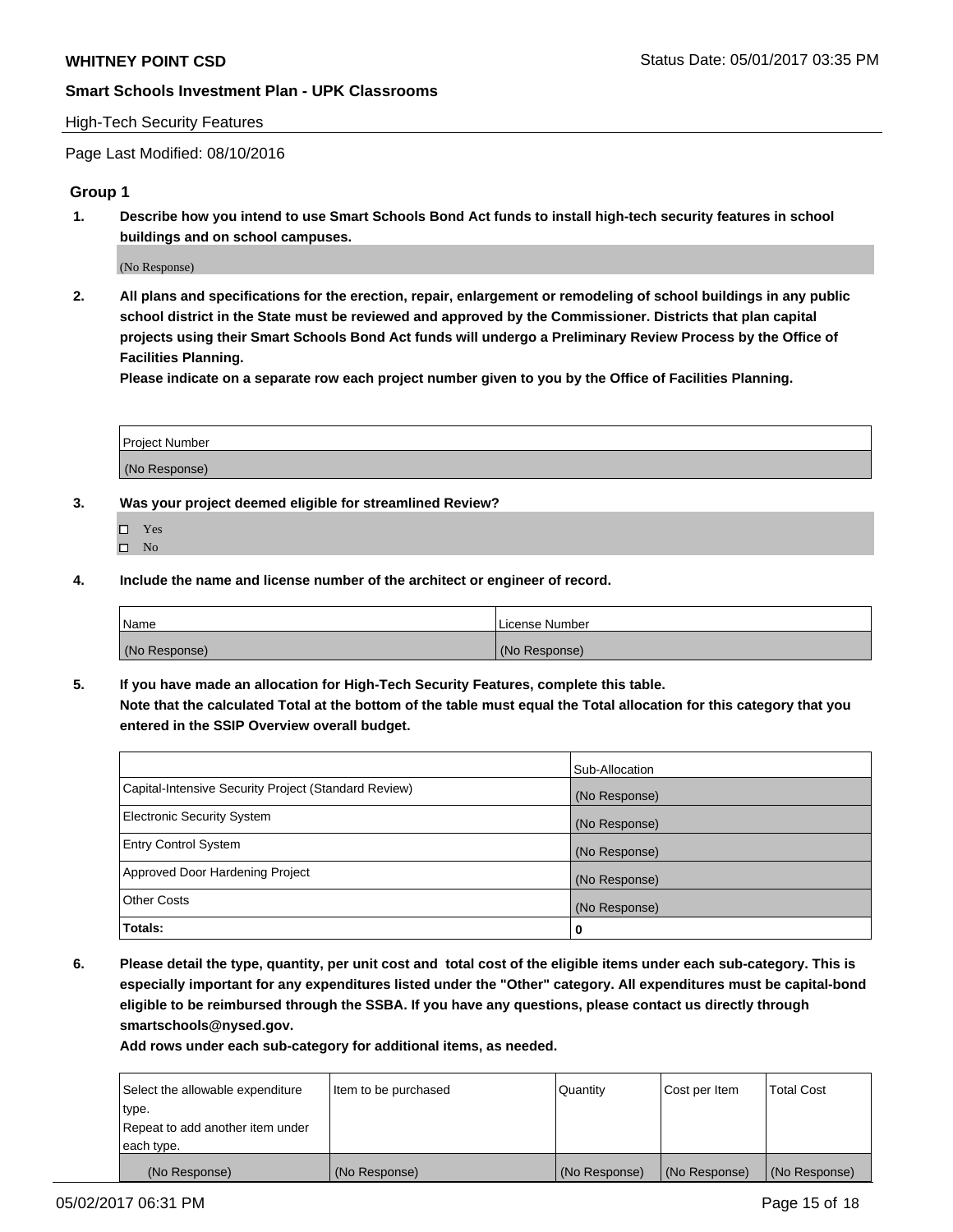# High-Tech Security Features

Page Last Modified: 08/10/2016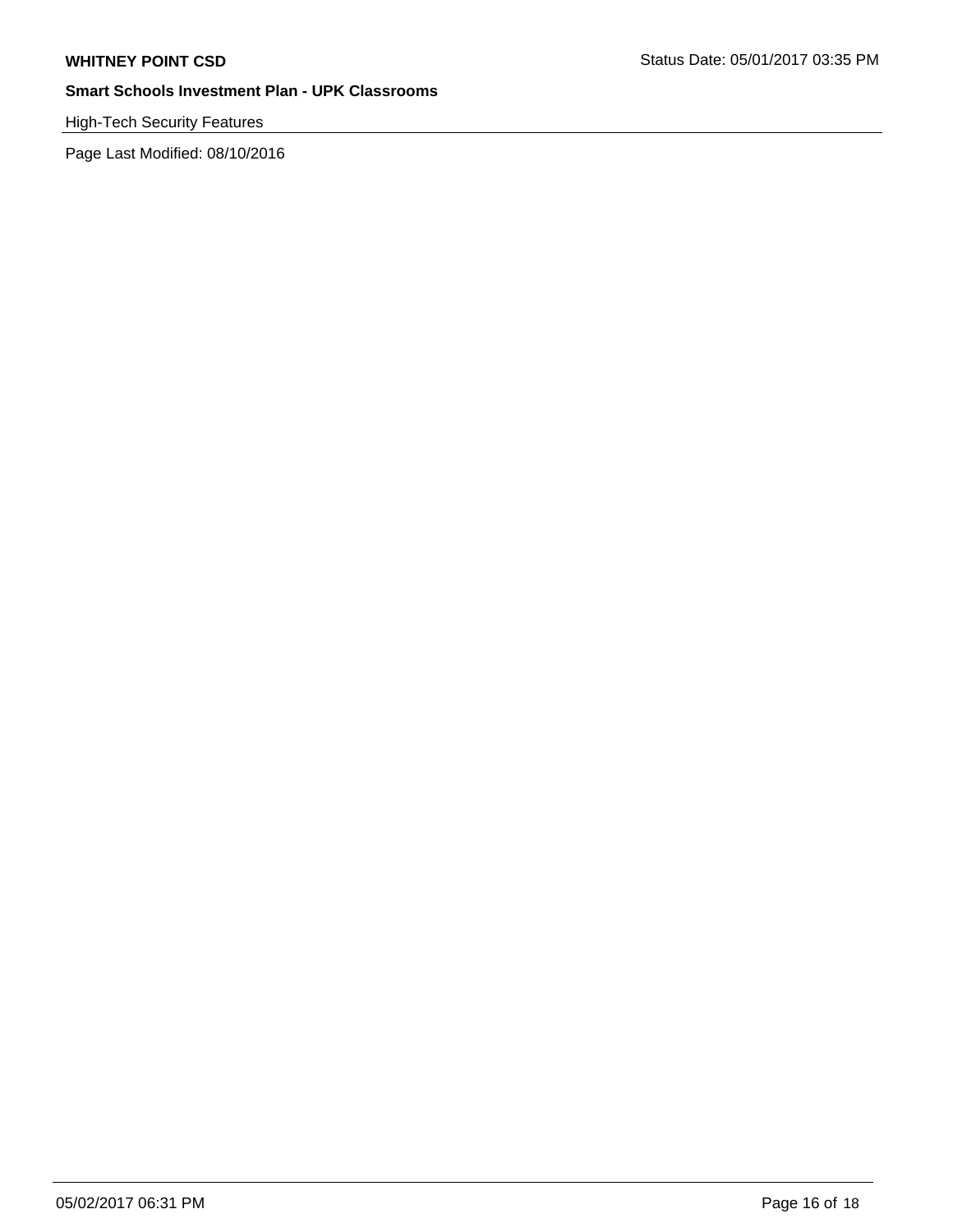Report